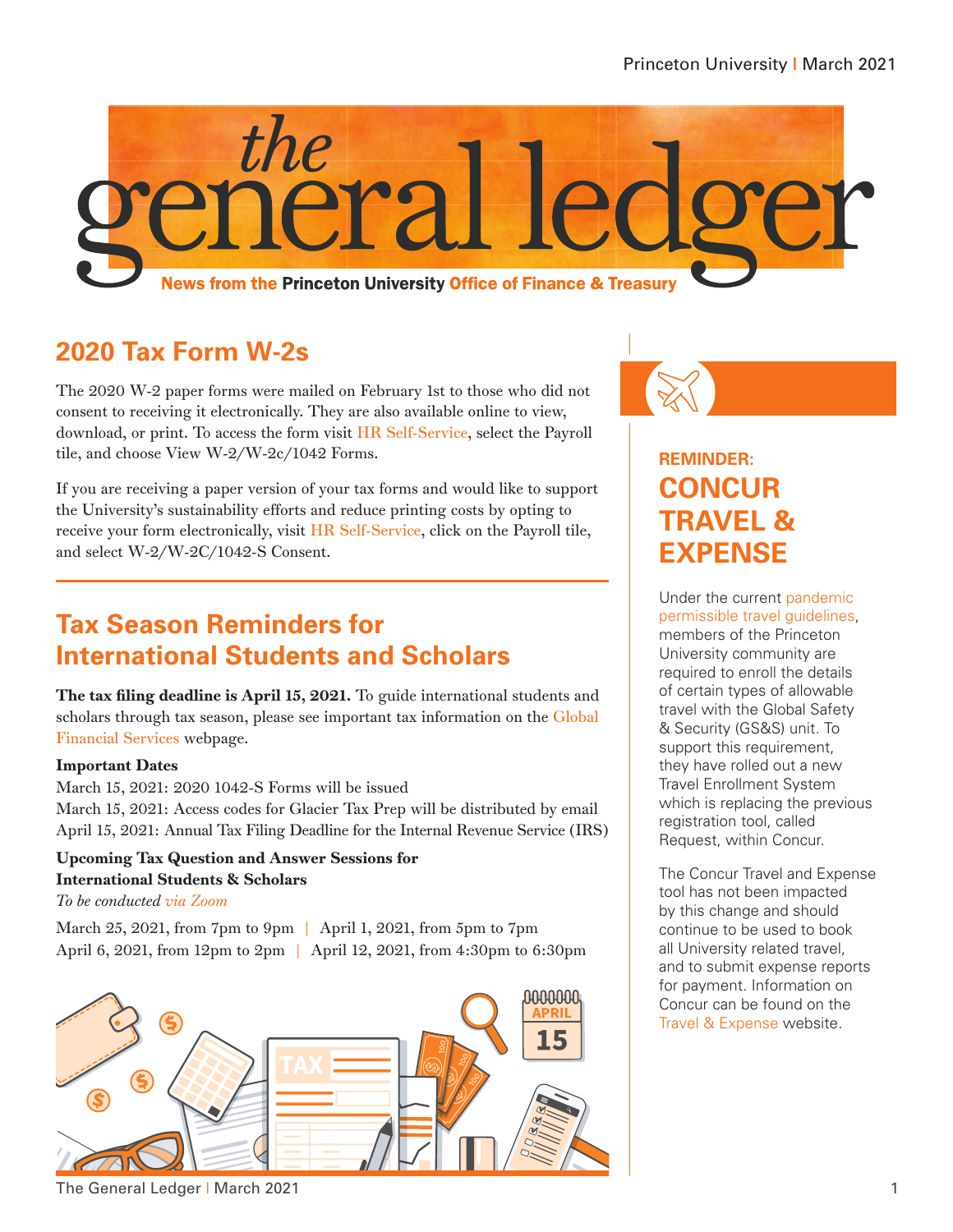# **Bank of America (BOA) Now Offers a Global Card Access App!**

The Global Card Services app is available for download from all major app stores and allows Princeton University Travel and Expense and Purchasing cardholders the opportunity to self-serve in the following ways:

- Check their current balance, available balance, credit limit and recent activity
- View PIN
- Lock and unlock card
- Contact cardholder service
- Manage their profile

*\*Cardholders who have not yet registered their card with Global Card Access can register their account in the app and use the same credentials online.*

## **Two New Catalogs in the Prime Marketplace**

Two new catalogs are now available in the Scientific & Lab section of the Prime Marketplace: *Neta Scientific and Medline Industries*.

*Neta Scientific* has a newly upgraded punchout catalog that makes ordering easier than ever for a variety of products. *Neta* partners with industry-leading suppliers including Agilent, PerkinElmer, Sigma-Aldrich, Corning and Cytiva and has 20 years of experience as a Certified Minority-Owned Business Enterprise (MBE) and Woman-Owned Business Enterprise (WBE). For high-volume purchases, product inquiries or price-matching, please contact our account representative Kayla McDonald (Kayla.McDonald@netascientific.com). *Neta* offers free ground shipping on orders and now has Personal Protective Equipment available on the Prime Marketplace!

*Medline Industries* has a variety of medical/surgical products that are now available via a new punchout catalog. *Medline* is the largest medical/surgical supply company in the US and as both, a manufacturer and distributor, they are able to provide solutions, options, and cost savings across the entire supply chain. *Medline* partners with the country's largest healthcare systems and education facilities across the nation. Through their partnership with the University, you are able to benefit from savings opportunities and have access to a broad selection of quality products to meet your purchasing needs. Research, UHS, EHS, Athletics, whatever your department, *Medline* has a solution for you! Contact our account representative, Stephanie Eckenrode (SEckenrode@medline.com) with any high-volume purchases or product inquiries.

Please consider *Neta Scientific* and *Medline* as an option when looking to fulfil any scientific, research, or lab supply needs.



#### **SECURE LOCKBOX IN FRIST CAMPUS CENTER FOR UNIVERSITY CHECK DEPOSITS**

To offer convenience for University departmental check deposits, a secure lockbox has been installed on the 100 Level of Frist Campus Center, near the customer service window of the Mail Services Package Room in Frist 110.

In addition to departmental check deposits, students may use the lockbox to drop off student account payments, and those with University rental contracts may use the lockbox to drop off rent payments. For these payments, in please include a PUID number for student account payments and a rental account number for rent payments.

When preparing a departmental check deposit, please complete the **[Departmental Deposit Form](https://finance.princeton.edu/forms/departmental-deposit)**, place the form and the check(s) to be deposited in an inter-office envelope, and insert the envelope in the secure lockbox. University check deposits can also be sent via inter-office mail to 701 Carnegie Center, Cash Operations, Suite 434D.

For University cash deposits, please continue to contact Jody Antenucci (**jantenuc@princeton.edu**), university cashier, to schedule a

**PRINCETON** UNIVERSITY

Published by the Office of Finance and Treasury 701 Carnegie Center, Princeton, NJ 08540 E: finance@princeton.edu T: (609) 258-3080

Copyright © 2021 by The Trustees of Princeton University In the Nation's Service and the Service of Humanity

701 Carnegie Center.